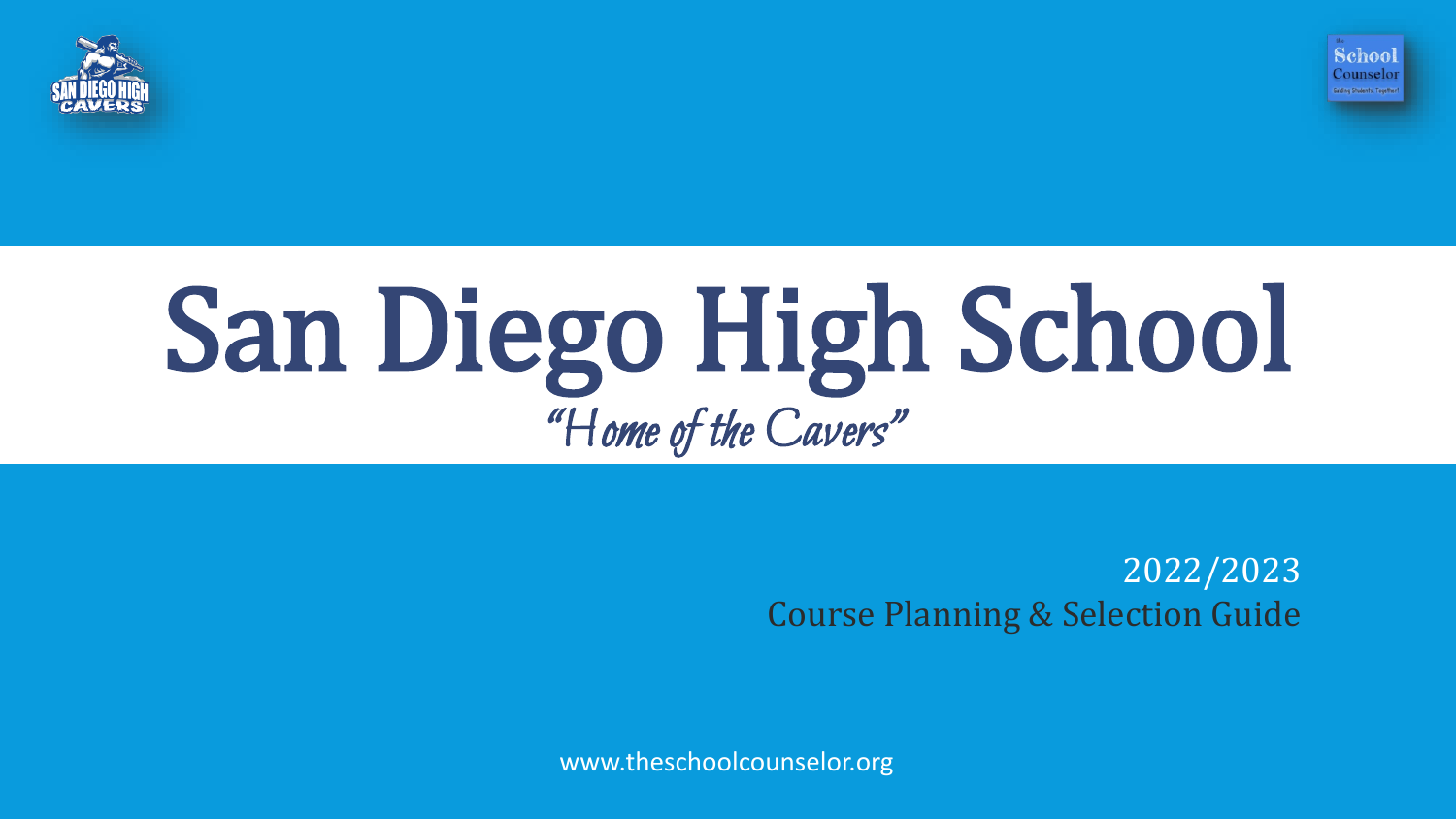## COURSE PLANNING & SELECTION UC/CSU A-G AND GRADUATION REQUIREMENTS

- **a a** History 6 credits/3 years
- **b** English 8 credits/4 years
- **c** Math 6 credits/3 years (4 recommended)
- d Science 6 credits/3 years
- $e -$  Language 4 credits/2 years (in the same language)
- **f** VAPA 2 credits/1 year
- **g** College Prep 2 credits/1 year

**Additional note**: Biology, chemistry, & physics all required unless part of an approved pathway, effective with the class of 2024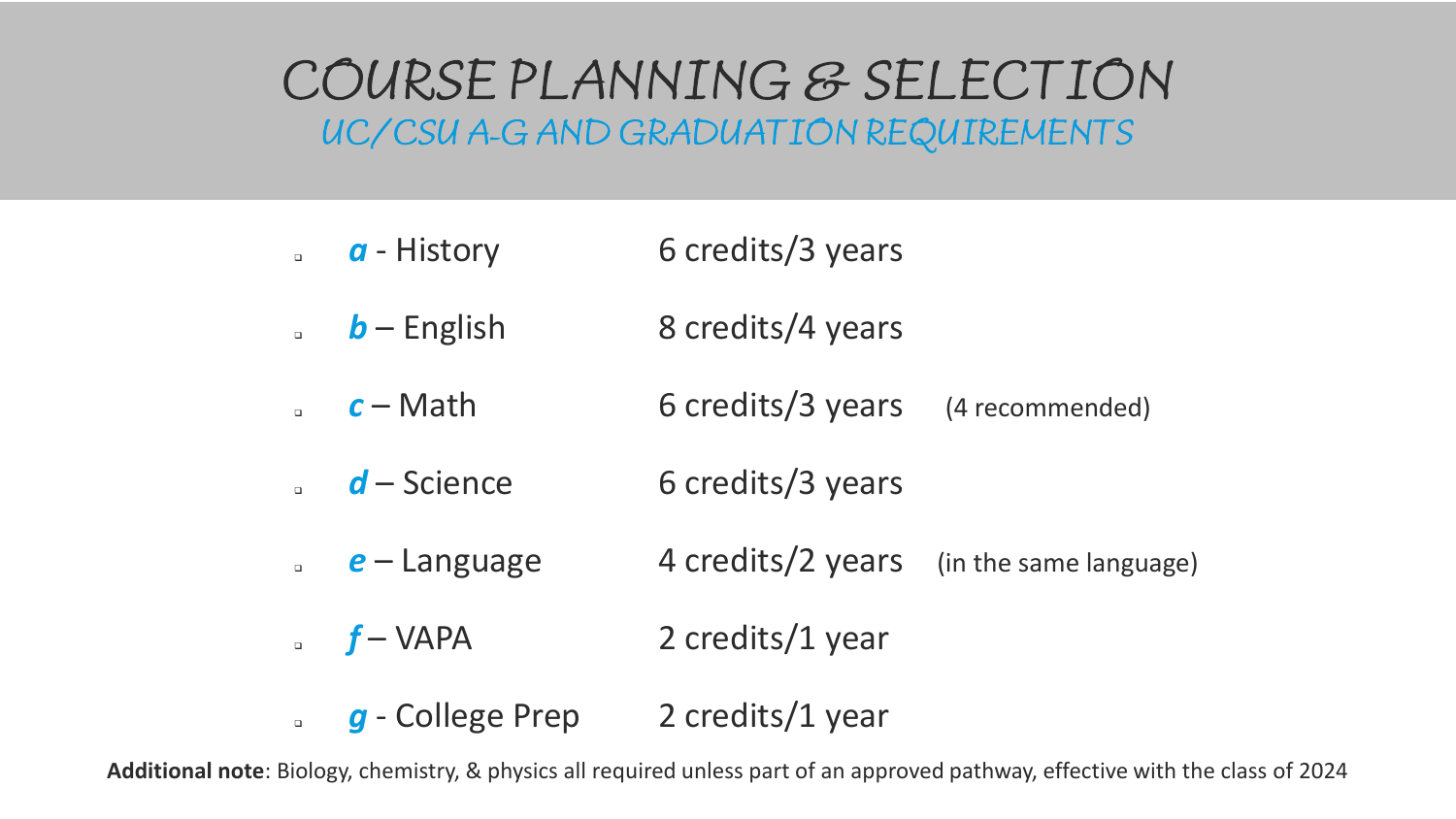## COURSE PLANNING & SELECTION UC/CSU A-G AND GRADUATION REQUIREMENTS

| <b>Subject Area</b>                         | 9th                                                      | 10 <sub>th</sub>                                                  | 11 <sub>th</sub>                                                                                                                                        | 12 <sub>th</sub>                                                                                                                                                                    |
|---------------------------------------------|----------------------------------------------------------|-------------------------------------------------------------------|---------------------------------------------------------------------------------------------------------------------------------------------------------|-------------------------------------------------------------------------------------------------------------------------------------------------------------------------------------|
| $\alpha$ - History/Social Science (3 years) | <b>Big History</b><br>$\bullet$<br>Elective<br>$\bullet$ | <b>World History</b><br>$\bullet$<br>APWH<br>$\bullet$            | <b>US History</b><br>$\bullet$<br><b>APUS History</b><br><b>IB History</b><br>City College Chicano/Black Studies                                        | Government/Economics<br>$\bullet$<br>AP Government/Economics<br><b>IB History</b><br>$\bullet$<br><b>City College Political Science</b><br>$\bullet$                                |
| $b$ - English Language (4 years)            | Identity & Relationships<br>$\bullet$                    | English 3,4                                                       | American Literature<br>$\bullet$<br>AP English Language<br><b>IB English</b><br>$\bullet$                                                               | Contemporary Voices of Literature<br>$\bullet$<br>AP English Literature<br>$\bullet$<br><b>IB English</b><br>$\bullet$<br>City College English 47A/101                              |
| $c$ - Mathematics (3 years)                 | <b>Integrated Math</b>                                   | <b>Integrated Math</b><br><b>Honors Pre-Calculus</b><br>$\bullet$ | <b>Integrated Math</b><br>$\bullet$<br><b>Precalculus Honors</b><br>AP Calculus<br>$\bullet$<br><b>IB Math</b><br>$\bullet$<br>City College Math 96/119 | <b>Statistics &amp; Data Science</b><br>$\bullet$<br><b>Precalculus Honors</b><br>$\bullet$<br>AP Calculus<br>$\bullet$<br><b>IB Math</b><br>$\bullet$<br>City College Math 150/151 |
| $d$ - Science (3 years)                     | Biology                                                  | Chemistry<br><b>Honors Chemistry</b><br>$\bullet$                 | Physics<br>$\bullet$<br><b>IB Science</b><br>$\bullet$<br>Pathway Science                                                                               | AP Biology<br>$\bullet$<br><b>IB Science</b><br>$\bullet$<br>Pathway Science<br>Science Research Techniques                                                                         |

*e* – World Language (2 years). *f* – Visual & Performing Arts (1 year). *g* – College Prep Elective (1 year).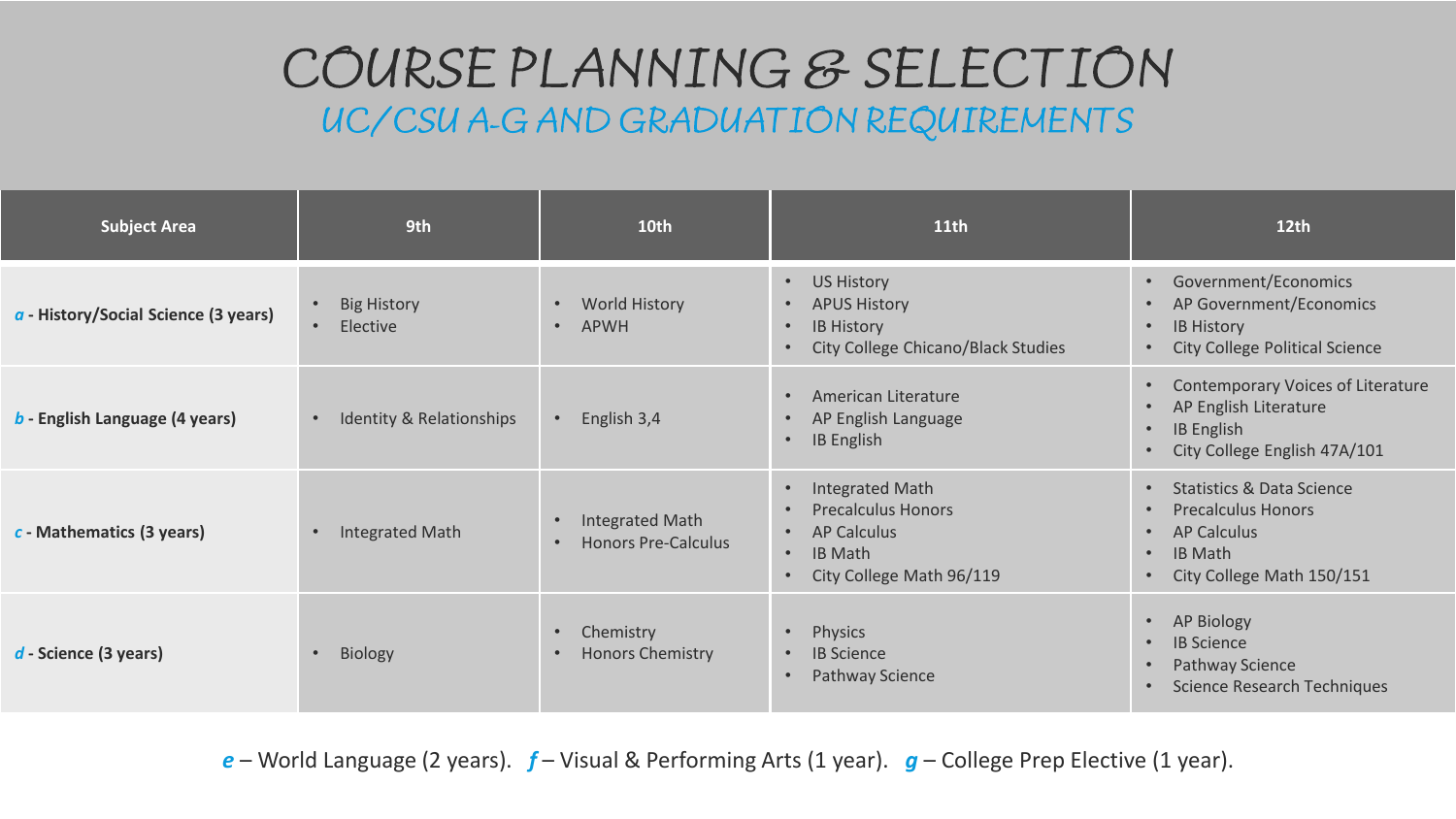## COURSE PLANNING & SELECTION MATHEMATICS SEQUENCING

| 9th               | 10th                      | 11 <sup>th</sup>                     | 12 <sub>th</sub>                     |
|-------------------|---------------------------|--------------------------------------|--------------------------------------|
| Integrated Math 1 | Integrated Math 2         | Integrated Math 3                    | <b>Statistics &amp; Data Science</b> |
| Integrated Math 1 | Integrated Math 2         | Integrated Math 3                    | <b>Precalculus Honors</b>            |
| Integrated Math 1 | Integrated Math 2         | Math SL IB                           | Math Analysis & Approaches IB        |
| Integrated Math 2 | Integrated Math 3         | Math SL <sub>IB</sub>                | Math Analysis & Approaches IB        |
| Integrated Math 2 | Integrated Math 3         | <b>Precalculus Honors</b>            | <b>AP Calculus</b>                   |
| Integrated Math 2 | Integrated Math 3         | <b>Precalculus Honors</b>            | Math 96/119: City College Statistics |
| Integrated Math 3 | <b>Precalculus Honors</b> | Math SL IB                           | Math Analysis & Approaches IB        |
| Integrated Math 3 | <b>Precalculus Honors</b> | <b>AP Calculus</b>                   | Math 96/119: City College Statistics |
| Integrated Math 3 | <b>Precalculus Honors</b> | Math 96/119: City College Statistics | Math 150/151: City College Calculus  |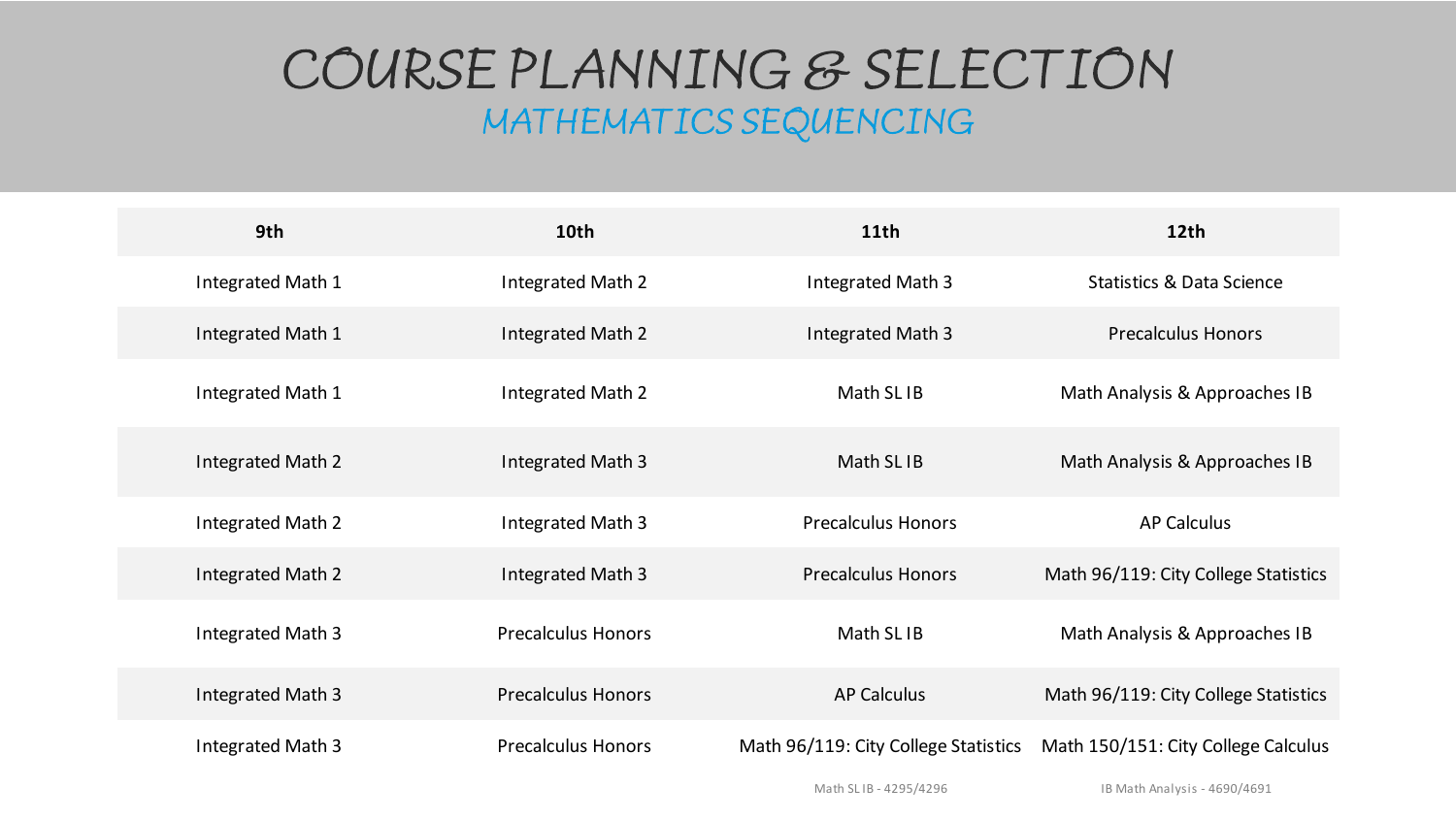## COURSE PLANNING & SELECTION WORLD LANGUAGE SEQUENCING

## French & Spanish

| 9th        | 10th        | 11th        | 12th               |
|------------|-------------|-------------|--------------------|
| $1-2$      | $3-4$       | $5-6$       | 7-8 Honors         |
| $3 - 4$    | $5-6$       | 7-8 Honors  | <b>IBSL</b>        |
| $5-6$      | 7-8 Honors  | <b>IBSL</b> | IB HL 1            |
| 7-8 Honors | <b>IBSL</b> | IB HL 1     | IB HL <sub>2</sub> |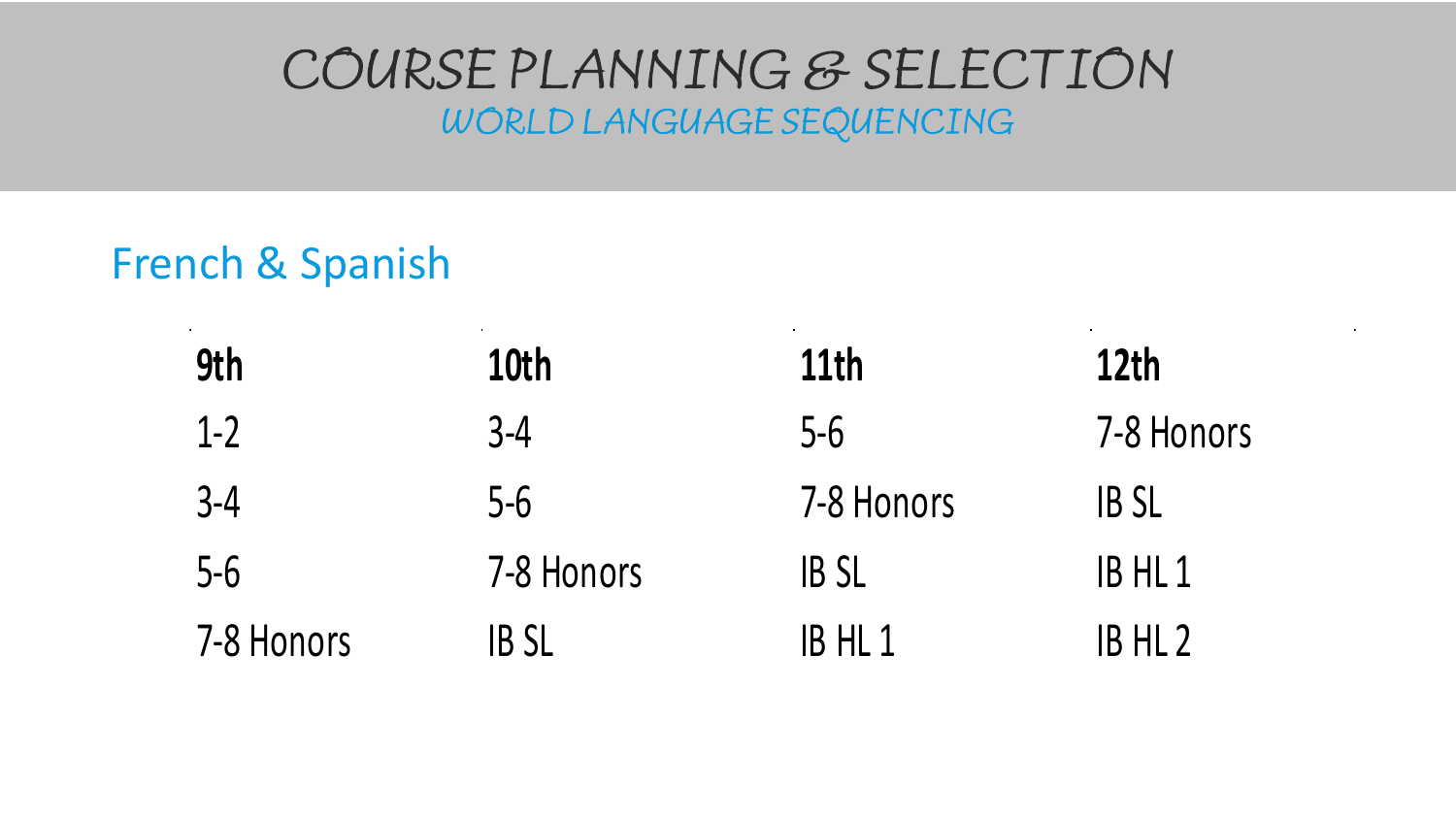## COURSE PLANNING & SELECTION

VISUAL & PERFORMING ARTS (VAPA)

#### **Art**

| 9th                                                   | 10th                   | 11th                 | 12 <sub>th</sub>        |
|-------------------------------------------------------|------------------------|----------------------|-------------------------|
| Art 1,2 or VAD 1,2                                    | Drawing & Painting 1,2 | AP Art Studio: D & P | <b>IB Visual Art SL</b> |
| Art 1,2 or VAD 1,2                                    | D & P or C & D         | AP Studio Art: 2-D   | <b>IB Visual Art SL</b> |
| Art 1,2 or VAD 1,2                                    | $D & P$ or $C & D$     | Senior Art Studio    | <b>IB Visual Art SL</b> |
|                                                       |                        |                      |                         |
| <b>Music</b>                                          |                        |                      |                         |
| 9th                                                   | 10th                   | 11th                 | 12th                    |
| Band, Choir, Orchestra 1,2 Band, Choir, Orchestra 3,4 |                        | <b>IB Music HL 1</b> | <b>IB Music HL 2</b>    |
|                                                       |                        |                      |                         |

#### **Theatre**

| 9th         | 10th        | 11th                  | 12th                   |
|-------------|-------------|-----------------------|------------------------|
| Theatre 1,2 | Theatre 3,4 | <b>IB Theatre SL1</b> | <b>IB Theatre HL 1</b> |
|             |             |                       |                        |

**\*C & D = Color & Design \*D & P = Drawing & Painting \*VAD = Visual Art & Design**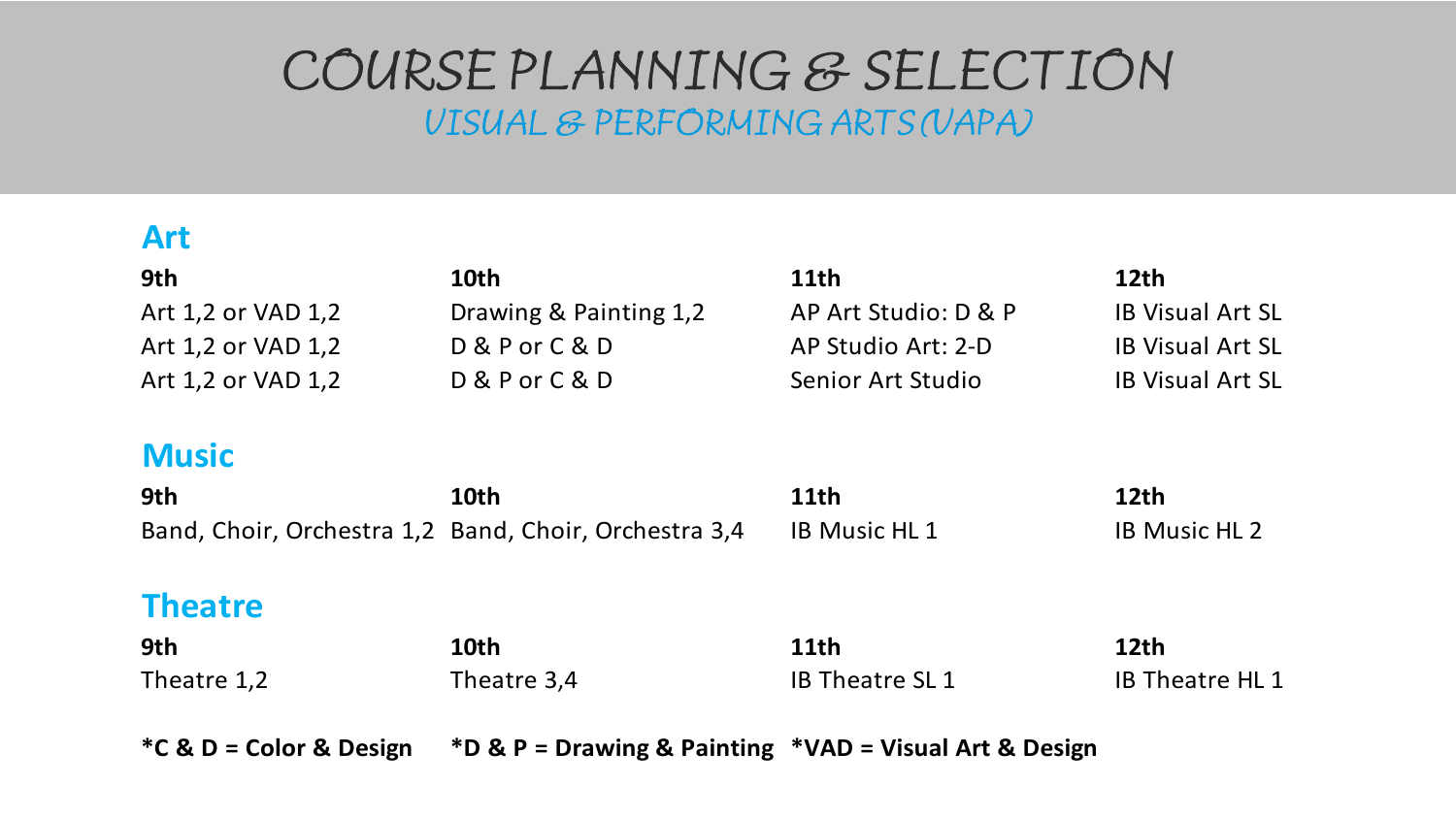## COURSE PLANNING & SELECTION SDHS PROGRAM PATHWAYS & DESCRIPTIONS



[Program Descriptions](https://5654a32e-d230-4f74-ad0e-7d3b4c509f25.filesusr.com/ugd/4d5590_f462df596d8c4cd2b63ca6a5a6536f70.pdf)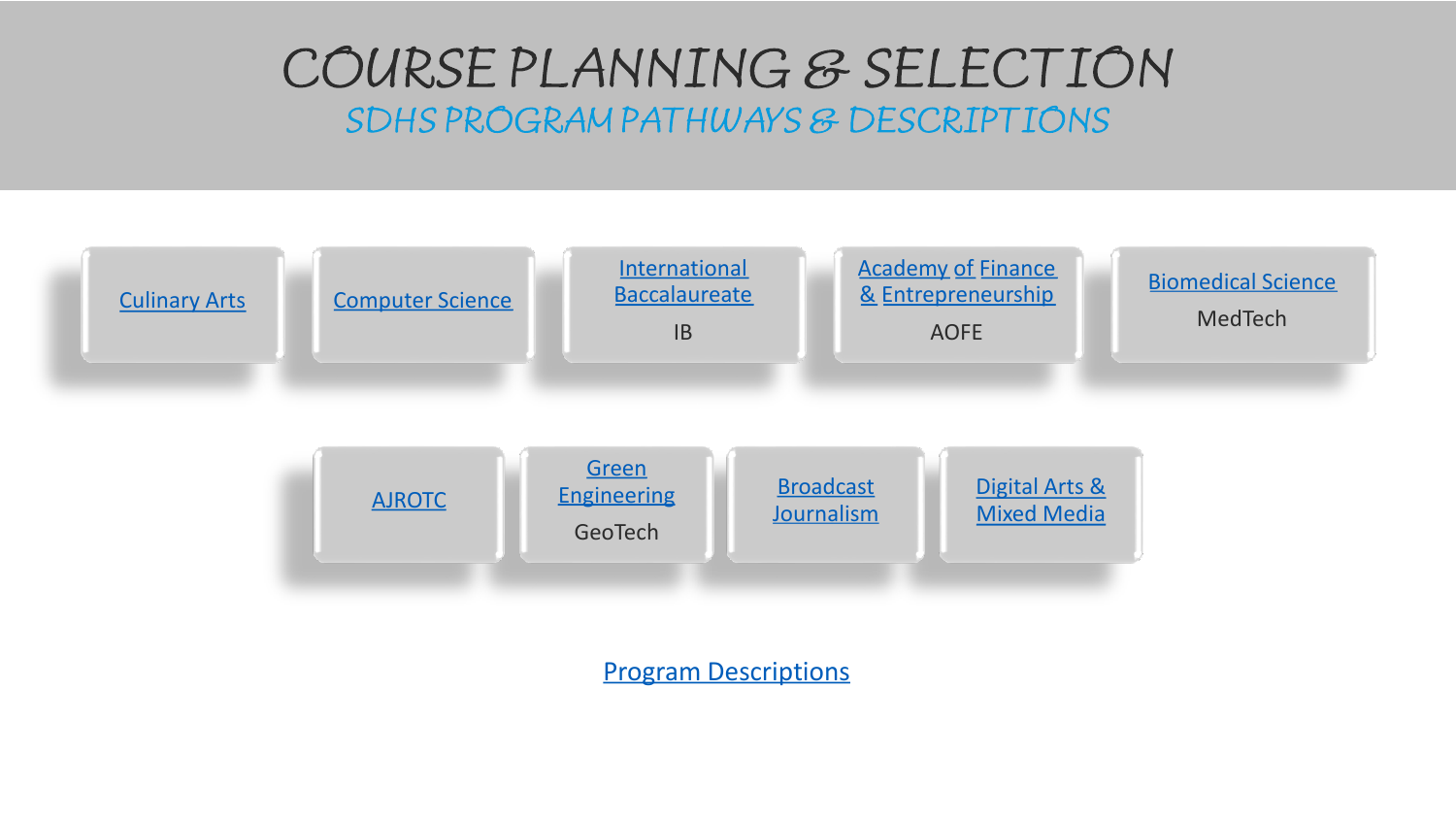#### Academy of Finance & Entrepreneurship (AOFE)

**9**th

- Business 100
- . Identity & Relationships
- Math
- Biology
- World Language
- VAPA
- Ethnic Studies
- PE 9

## $10<sup>th</sup>$

- World History
- $\cdot$  English 3-4
- Math
- Chemistry
- World Language
- Empowering
	- Entrepreneurship **Honors**
- $-$  AVID 10
- $-$  PE 10

## $11<sup>th</sup>$

- AP U.S. History
- English
- Math
- Science
- World Language
- VAPA or Elective
- $AVID 11$
- Advanced Accounting Honors

- . AP Gov. & AP Econ.
- English
- Math
- Science
- World Language
- Business & Financial Markets
- AVID 12
- AOF Internship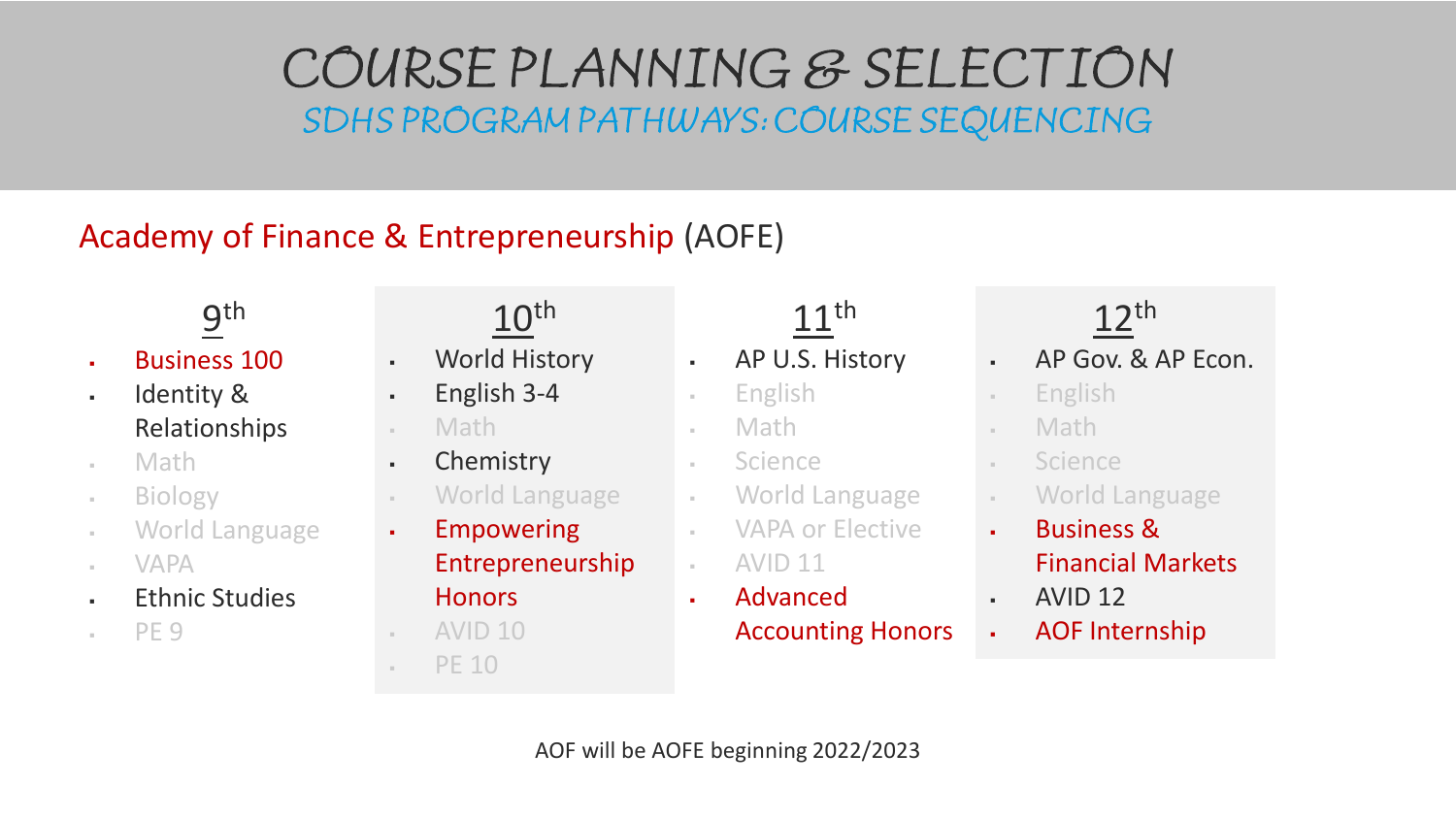#### Culinary Arts

## **9**th

- Elective
- Identity & Relationships
- Math
- Biology
- World Language
- VAPA
- AVID 9
- PE 9

## 10th

- World History
- $-$  English 3-4
- Math
- Science
- World Language
- VAPA or Elective
- Food Prep & **Nutrition**
- $\cdot$  PE 10

## 11th

- History
- English
- Math
- Science
- World Language
- VAPA or Elective
- $\sim$  AVID 11
- Culinary Arts Management 1-2

- . History
- . English
- Math
- Science
- World Language
- VAPA or Elective
- $-$  AVID 12
- Culinary Arts Management 3-4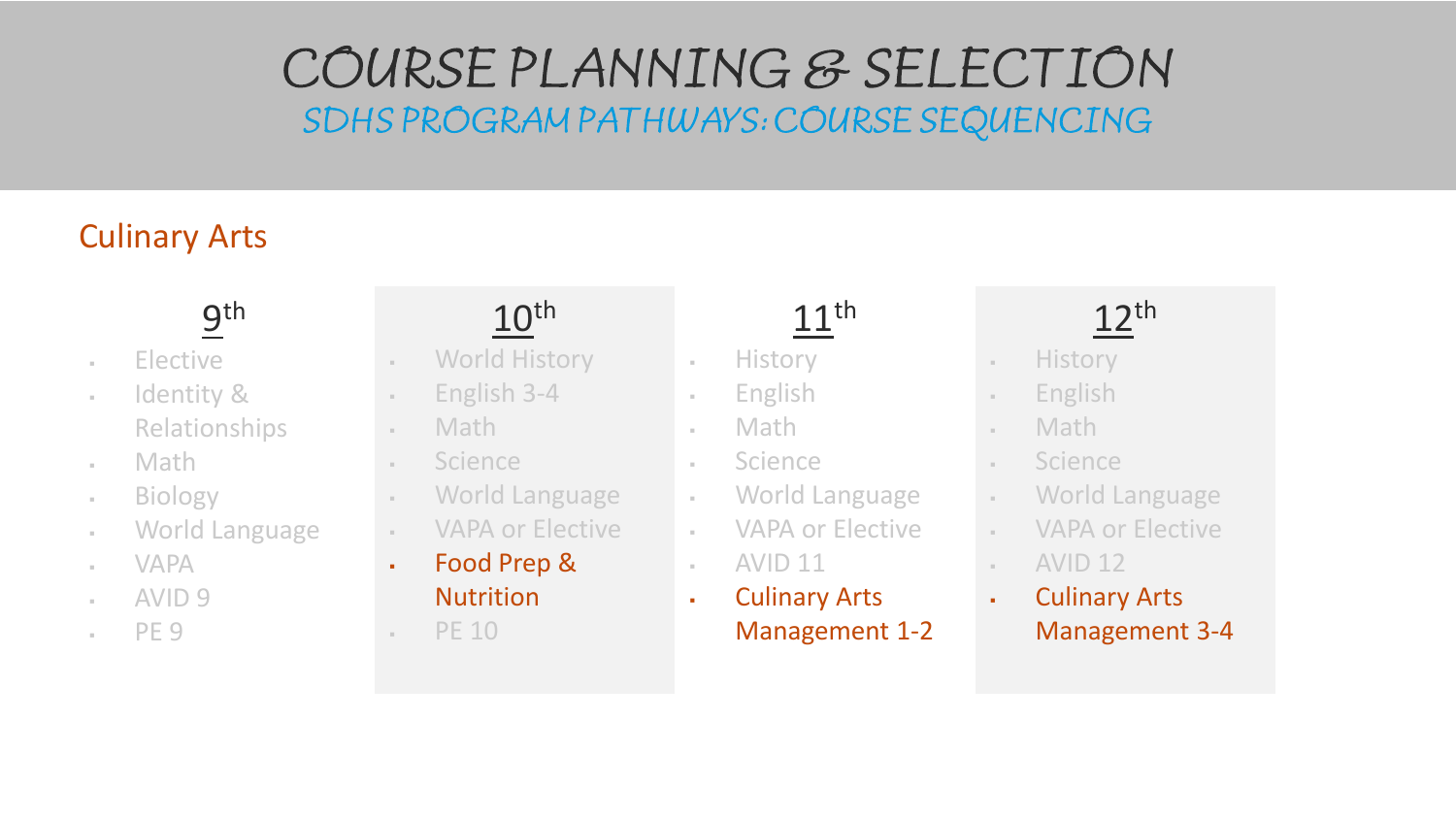#### Green Engineering – GeoTech Academy

## **9**th

- . Big History
- . Identity & Relationships
- Math
- . Biology
- World Language
- Green Up & Go
- AVID 9
- PE<sub>9</sub>

- World History
- $\cdot$  English 3-4
- Math
- Chemistry Honors

 $10<sup>th</sup>$ 

- World Language
- . Intro to Design
- $-$  AVID 10
- $\cdot$  PE 10

#### $11<sup>th</sup>$

- U.S. History
	- American Literature
- Math
- . Physics
- World Language
- Principles of Engineering
- AVID 11
- Elective

- **History**
- English
- Math
- UCCI Chemistry & Engineering Design: Solving Local & Global **Challenges**
- World Language
- Engineering Design & Development
- AVID 12
- Elective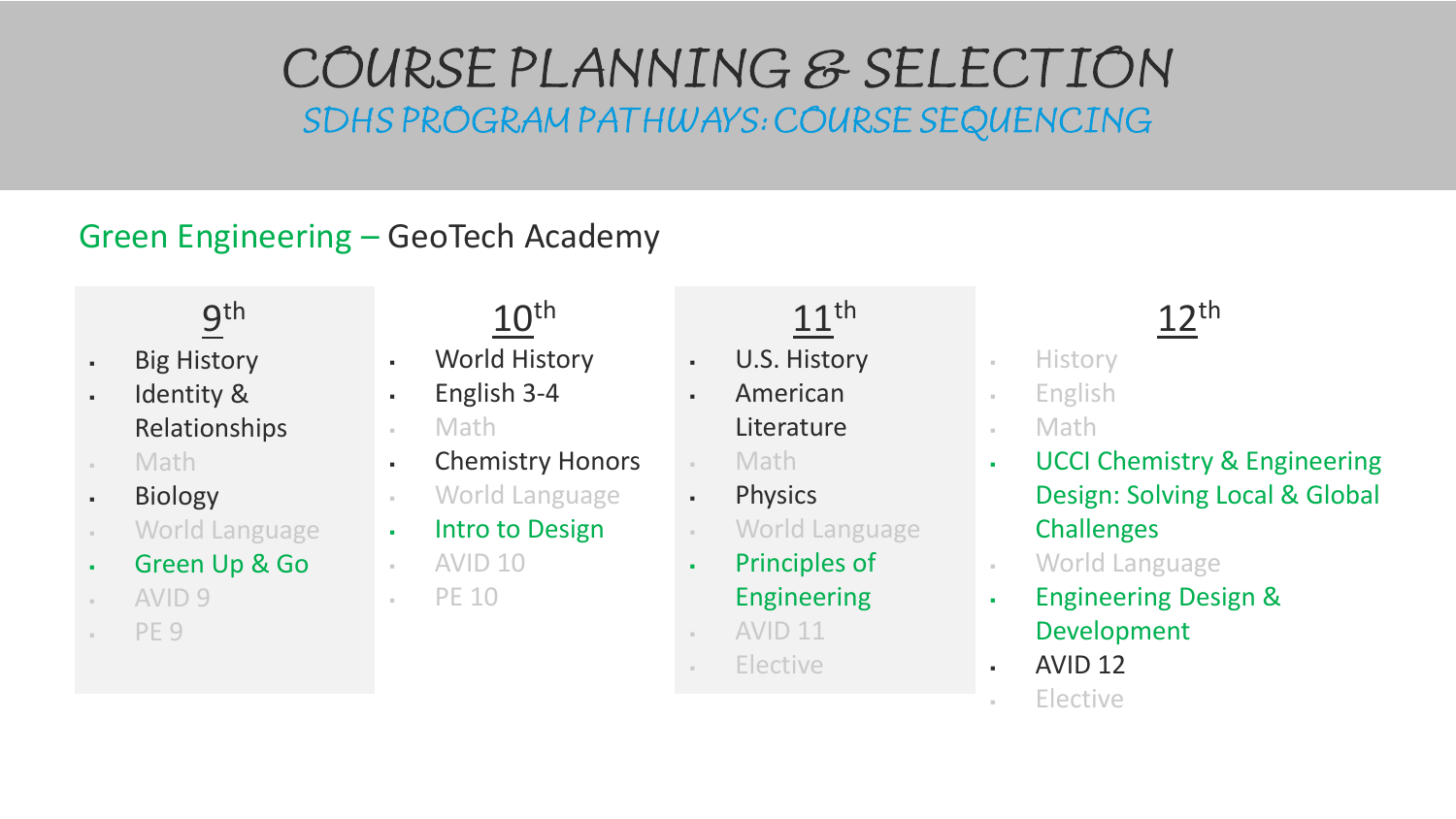#### Biomedical Science – MedTech Academy

**9**th

- Prin. of Biomedical **Science**
- Identity & Relationships
- Math
- . Biology
- World Language
- VAPA
- AVID 9
- PE 9

## $10<sup>th</sup>$

- World History
- $\cdot$  English 3-4
- Math
- . Human Body Systems
- Chemistry Honors
- Color & Design
- $-$  AVID 10
- PE 10

## $11<sup>th</sup>$

- History
- English
- Math
- Research **Techniques**
- AP Psychology
- Medical **Interventions**
- $-$  AVID 11
- . Drawing & Painting

- . History
- UCCI Advanced English Public **Health**
- Math
- Science
- World Language
- Biomedical Interventions
- AVID 12
- Internship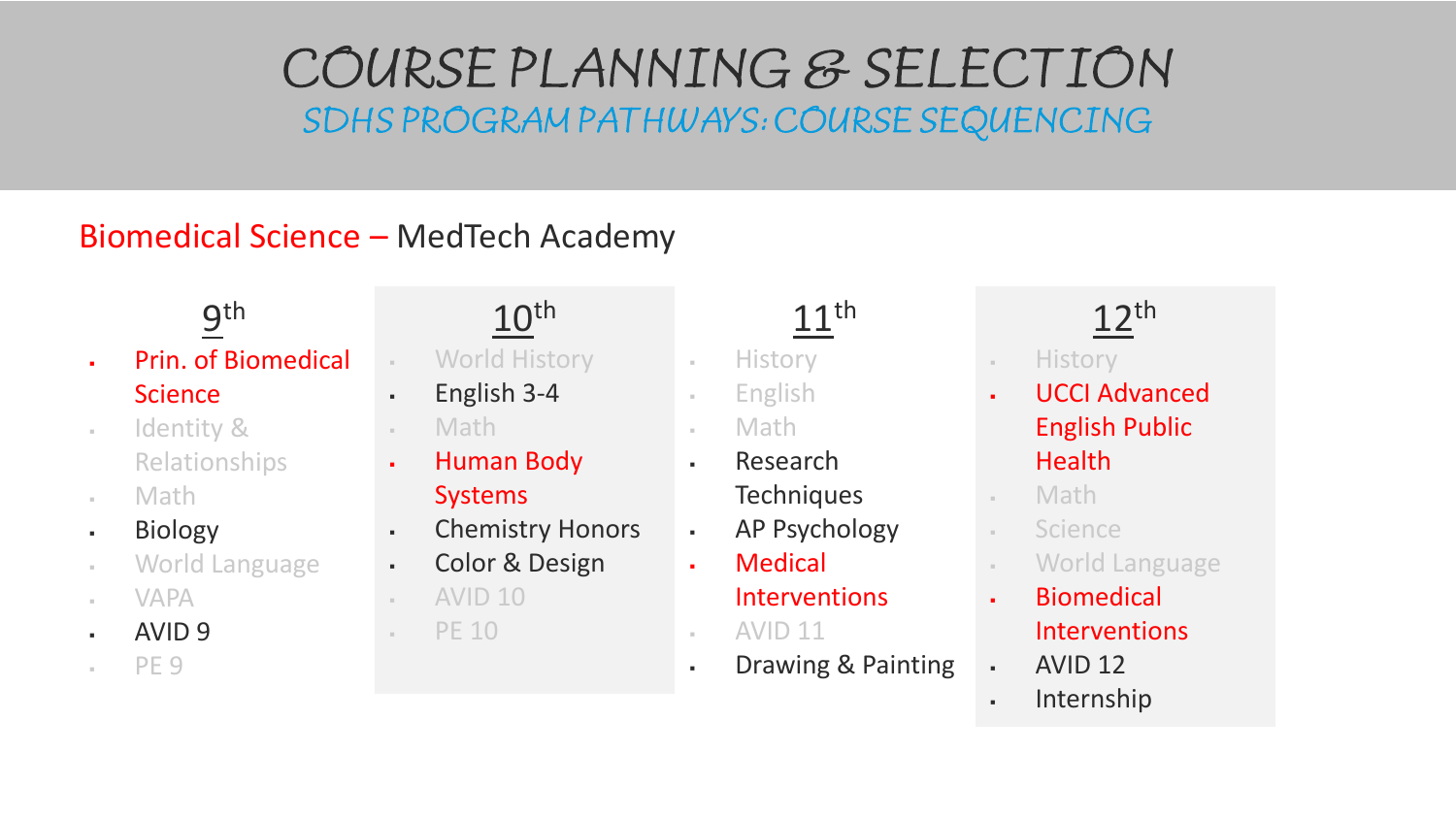#### Computer Science – iTech Academy

**9**th

- Computer Science **Discoveries**
- . Identity & Relationships
- Math
- Biology
- World Language
- VAPA
- $-$  AVID 9
- PE 9

## 10th

- World History
- $E$  English 3-4
- Math
- Science
- World Language
- Computer Science
- $-$  AVID 10
- $-$  PE 10

## 11th

- History
- English
- Math
- Science
- World Language
- Game Design 1-2
- $AVID 11$ 
	- Drawing & Painting

- . History
- English
- Math
- Science
- World Language
- Game Design 3-4
- $AVID 12$
- Internship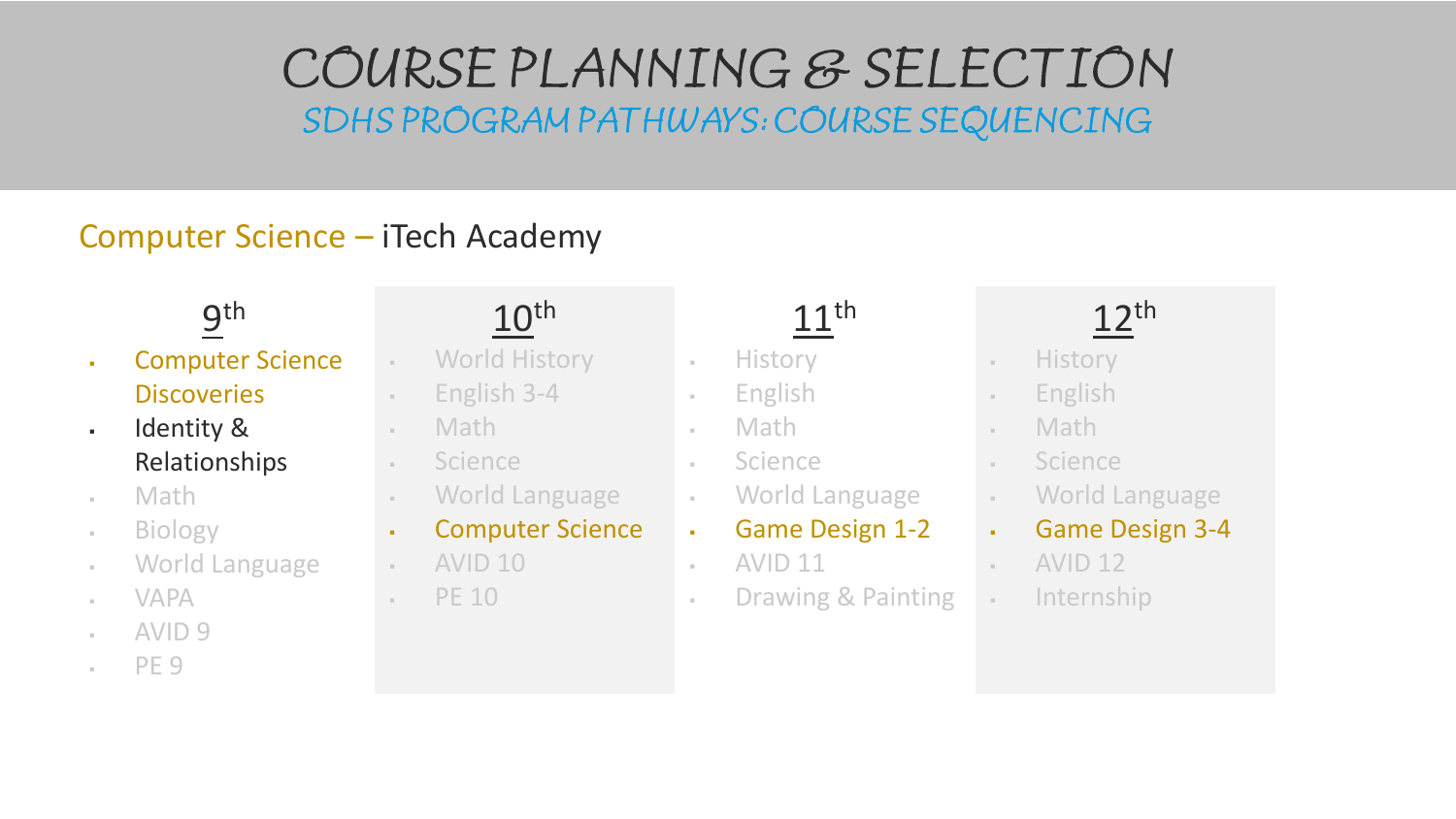#### International Baccalaureate (IB)

[IB Diploma](https://www.ibo.org/programmes/diploma-programme/):

- □ 6 courses in 6 different subject areas.
- □ [Theory of Knowledge](https://www.ibo.org/programmes/diploma-programme/curriculum/theory-of-knowledge/what-is-tok/) (TOK), [Extended Essay,](https://www.ibo.org/programmes/diploma-programme/curriculum/extended-essay/) & [Creativity-Activity-Service](https://www.ibo.org/programmes/diploma-programme/curriculum/creativity-activity-and-service/) (CAS)

| Language & Literature<br><b>IB English</b>                                      | <b>Language &amp; Acquisition</b><br>French<br>Spanish                      | <b>Individuals &amp; Society</b><br>IB History of the Americas           |                                                           |
|---------------------------------------------------------------------------------|-----------------------------------------------------------------------------|--------------------------------------------------------------------------|-----------------------------------------------------------|
| <b>Science</b><br><b>IB Biology</b><br><b>IB Chemistry</b><br><b>IB Physics</b> | <b>Mathematics</b><br><b>IB Math SL</b><br>IB Math Analysis & Approaches SL | <u>Art or</u><br><b>Elective</b><br><b>Visual Art</b><br>Film<br>Theatre | <b>Music</b><br>$2nd$ Language<br>2 <sup>nd</sup> Science |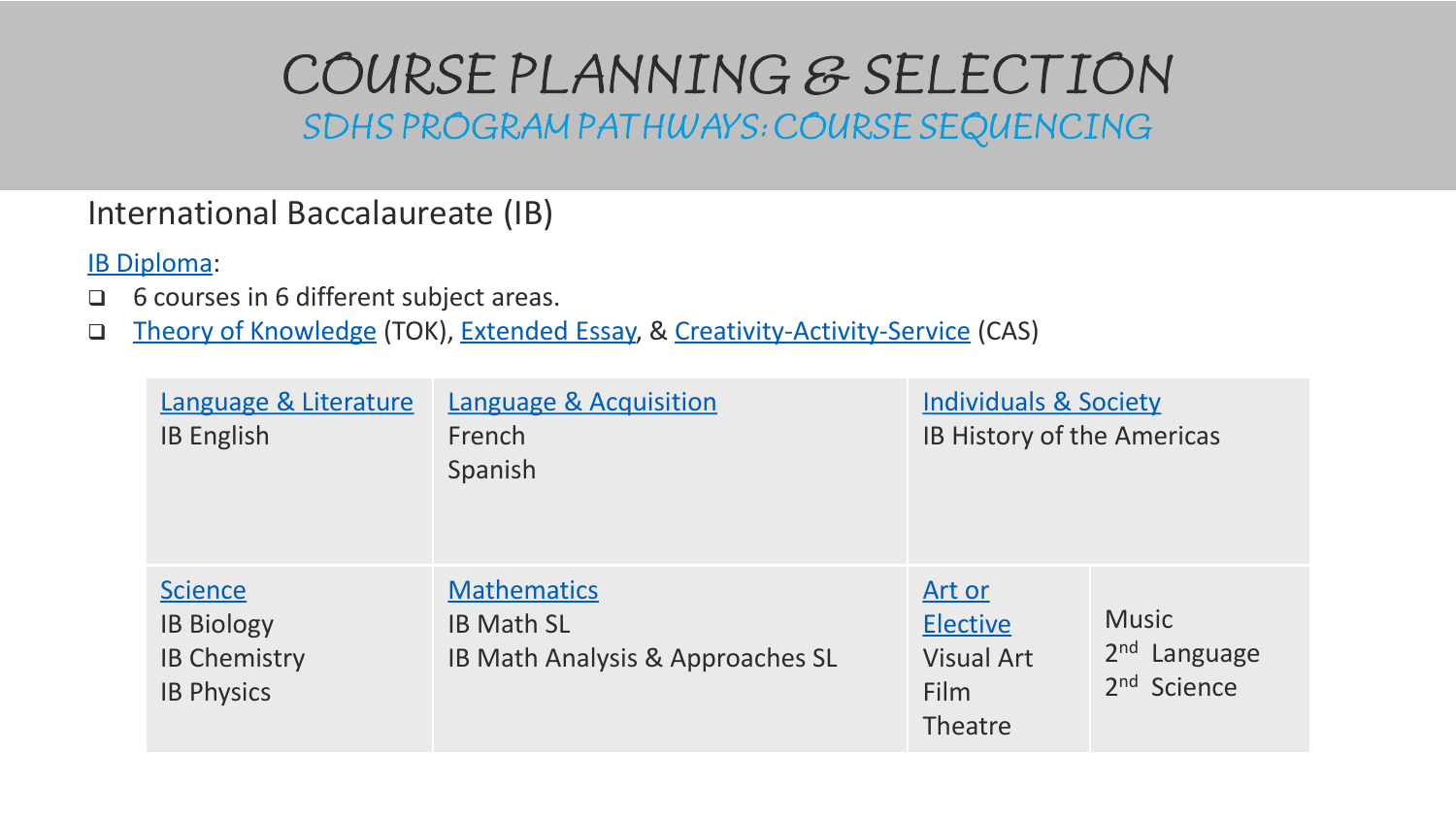#### International Baccalaureate – IB

**9**th

- Elective
- $\blacksquare$ Identity & Relationships
- Math
- Biology
- World Language (WL) 5-6
- VAPA
- $-$  AVID 9
- $-$  PE 9

#### 10th

- AP World History
- $E$  English 3-4
- Math
- Chemistry Honors
- WL 7-8 Honors
- VAPA or Elective
- AVID 10
- $\cdot$  PE 10

- . IB History
- . **IB English**
- . IB Math
- . **IB Science**
- . **IB WL SL**
- . IB Elective
- $-$  AVID 11
- . IB Support/TOK 1
- 12th
- . IB History
- . IB English
- . IB Math
- . **IB Science**
- . **IB WL HL**
- . IB Elective
- $-$  AVID 12
- . IB Support/TOK 2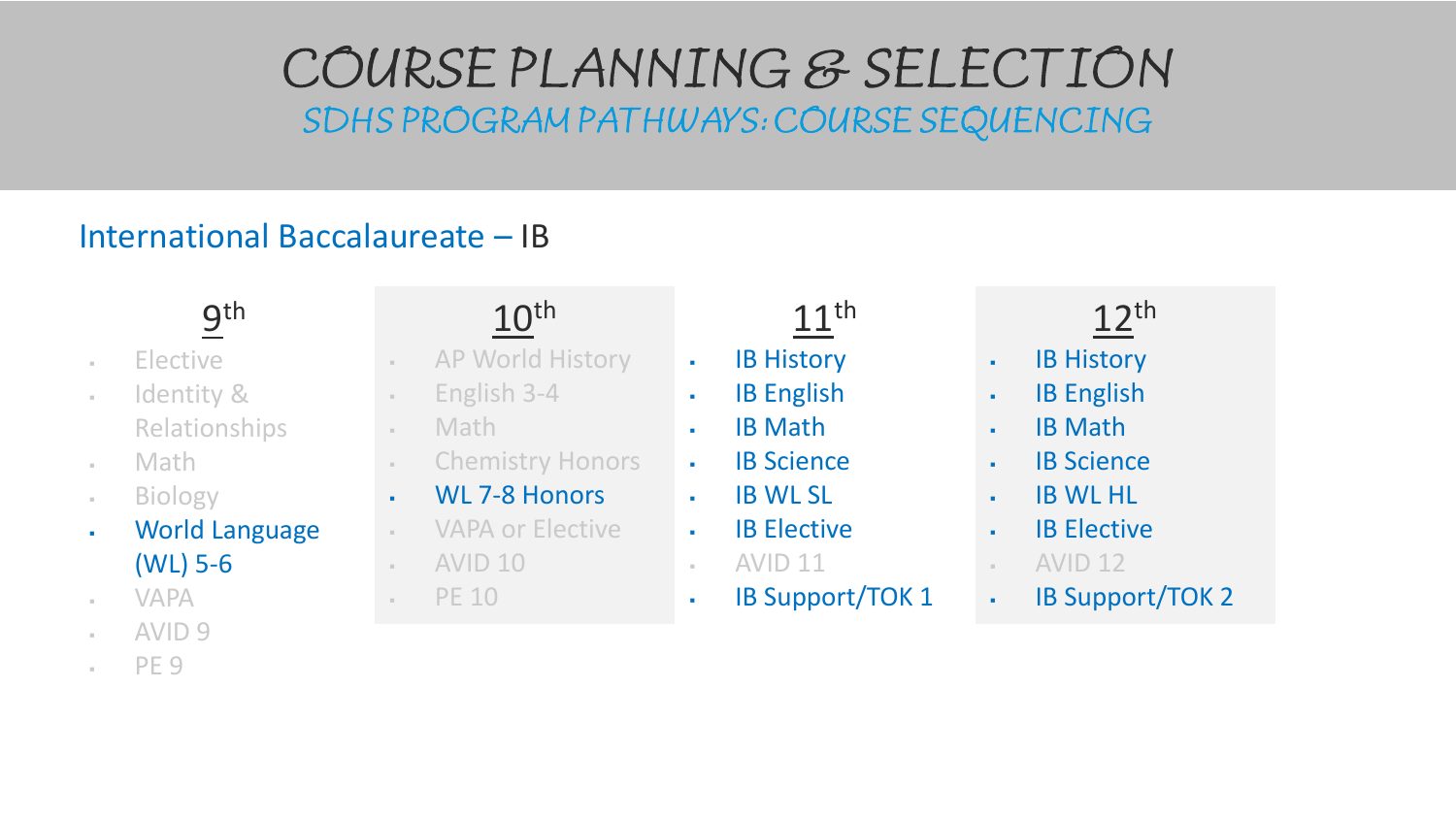#### Broadcast Journalism

## **9**th

- Elective
- Identity & Relationships
- Math
- Biology
- World Language
- Video Production 1-2
- $-$  AVID 9
- $-$  PE 9

## 10th

- World History
- $-$  English 3-4
- Math
- Science
- World Language
- Video

#### Production 3-4

- $-$  AVID 10
- $\cdot$  PE 10

## $11<sup>th</sup>$

- History
- English
- Math
- Science
- World Language
- Broadcast

#### Journalism 1-2

- $-$  AVID 11
	- Elective

- . History
- . English
- Math
- Science
- World Language
- Broadcast Journalism 3-4
- $-$  AVID 12
- Elective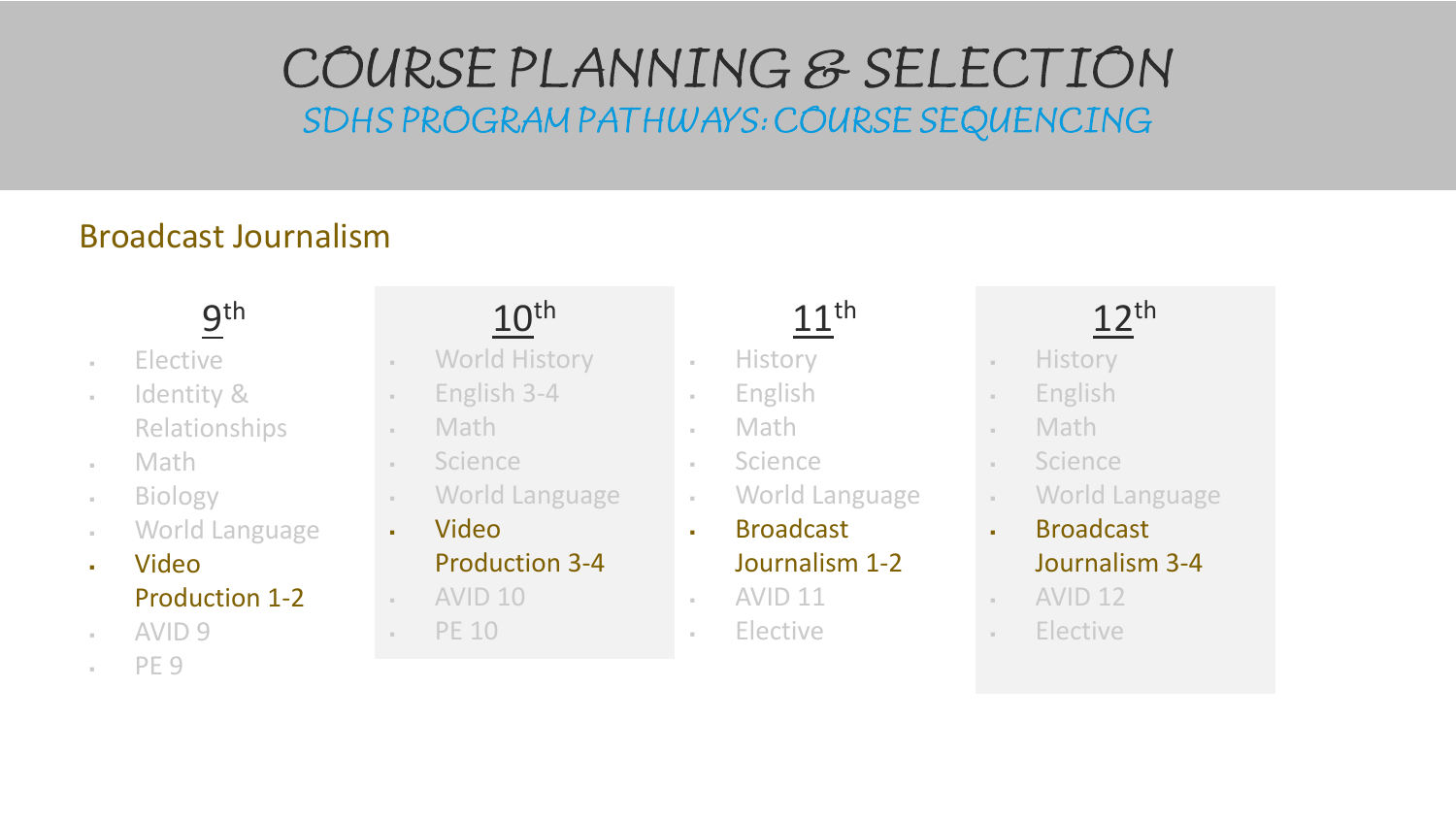#### Digital Art & Mixed Media

**9**th

- Elective
- Identity & Relationships
- Math
- Biology
- World Language
- Foundations in Visual Art & Design
- AVID 9
- PE 9

## 10th

- World History
- $-$  English 3-4
- Math
- Science
- World Language
- Video

#### Production 1-2

- AVID 10
- $\cdot$  PE 10

## $11<sup>th</sup>$

- History
- English
- Math
- Science
- World Language
- Digital Art & Mixed Media 1-2
- $-$  AVID 11
	- Elective

- . History
- English
- Math
- Science
- World Language
- Digital Art & Mixed Media 3-4
- $-$  AVID 12
- Elective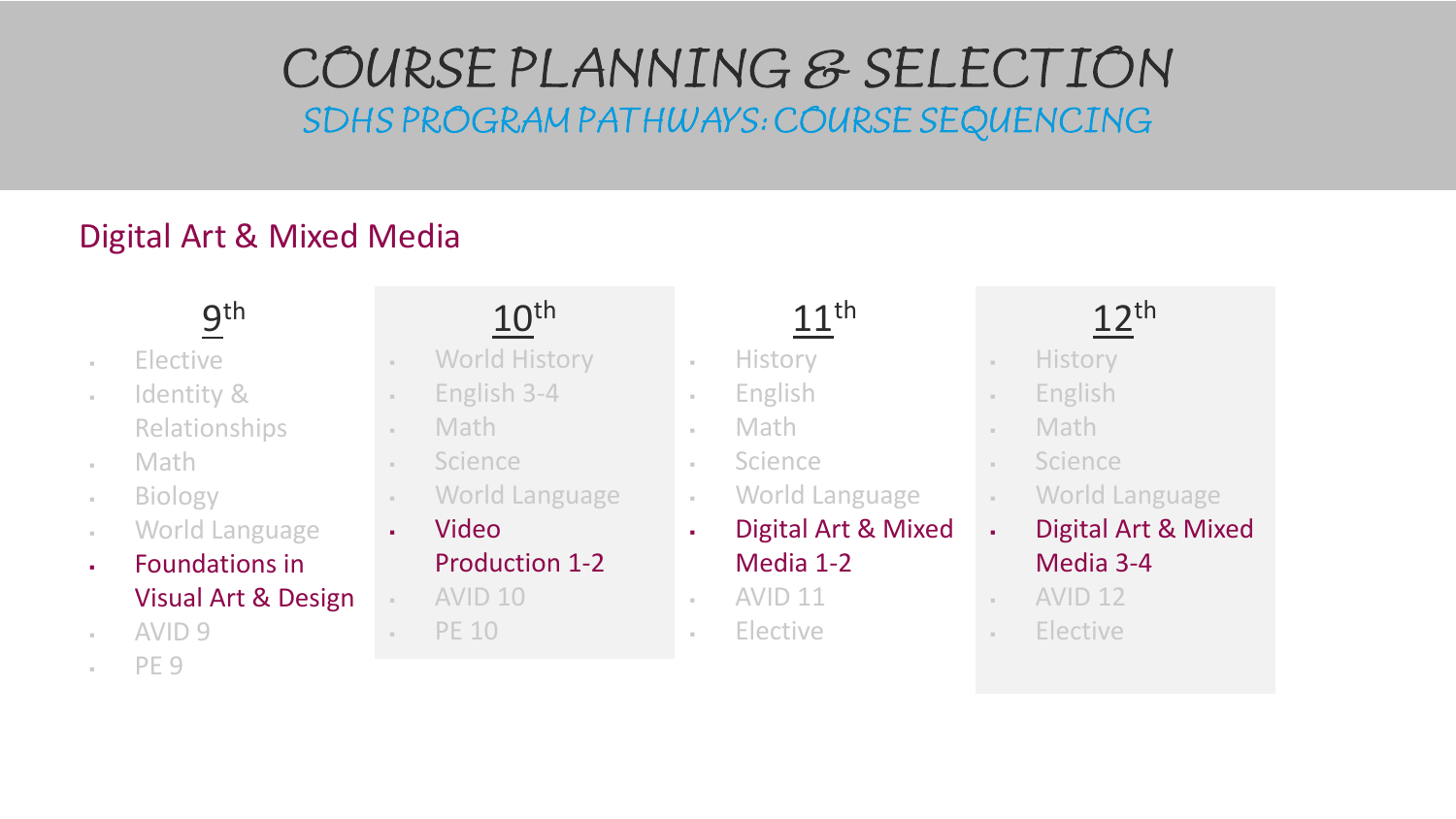## CONTACT INFORMATION WWW.THESCHOOLCOUNSELOR.ORG

School Counselor Contact Information: [www.theschoolcounselor.org/contactus](http://www.theschoolcounselor.org/contactus)

Academy of Finance/Entrepreneurship: Tom Waller – [twaller@sandi.net](mailto:twaller@sandi.net)

AJROTC: Lars Staack – [lstaack@sandi.net](mailto:lstaack@sandi.net)

Athletic Director: Cameron Hord – [chord@sandi.net](mailto:chord@sandi.net)

Broadcast Journalism: Kyle Williams – [kwilliams3@sandi.net](mailto:kwilliams3@sandi.net)

Cheer: Alli Moncayo –  $\frac{1}{2}$  moncayp@sandi.net

Emily Uribe – [Emily.ann.uribe@gmail.com](mailto:Emily.ann.uribe@gmail.com)